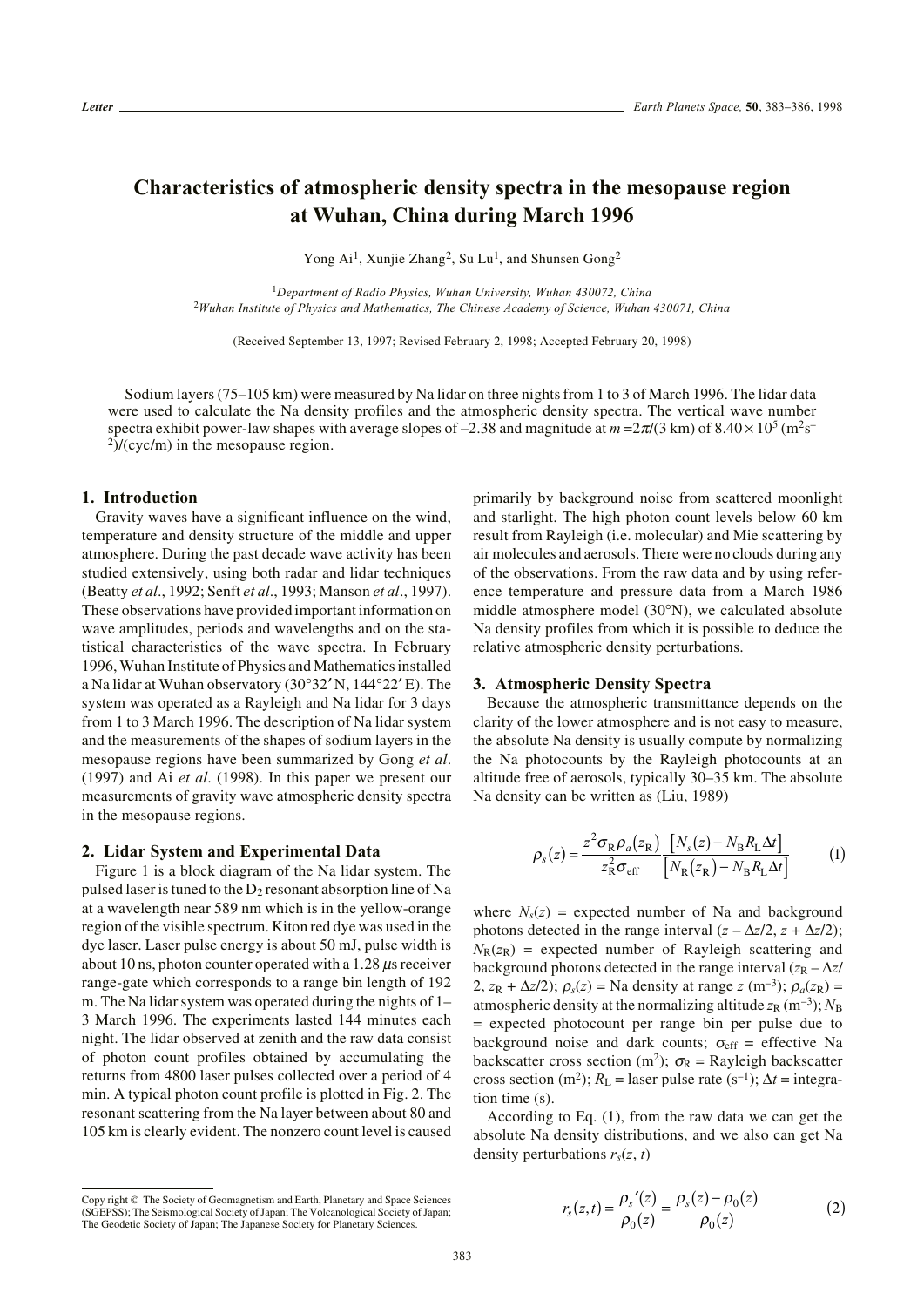

Fig. 1. Block diagram of Na resonance fluorescene lidar system.



Fig. 2. Lidar photon count profile observed at 21:08 LST of 2 March 1996.



Fig. 3. The distribution of Na density with altitude and the changing relation of the profiles with time that observed on 2 March 1996. The profiles have been plotted on a linear scale at 4 minutes intervals.

where  $\rho_0(z)$  is unperturbed Na profile. The prime denotes the perturbation quantity.

It has been shown that a reasonably accurate model for the unperturbed Na layer is a Gaussian profile (Gardner and Voelz, 1987)

$$
\rho_0(z) = \frac{C_0}{\sigma_0 \sqrt{2\pi}} \exp \left[ -\frac{(z - z_0)^2}{2\sigma_0^2} \right]
$$
 (3)

where  $C_0$  = Na column abundance ( $\sim$  5  $\times$  10<sup>9</sup> cm<sup>-2</sup>); *z*<sub>0</sub> = layer centroid height (~92 km);  $\sigma_0 =$  r.m.s. layer width (~4.3 km).

The distribution of Na density with altitude and the changing relation of the profiles with time is shown in Fig. 3. The profiles have been plotted on a linear scale at 4 min intervals. The wavelike structure in the profiles is caused by the wind perturbations associated with low-frequency internal gravity wave. If the vertical extent of the Na layer is large compared to the vertical correlation length of the density or wind perturbations, then the vertical wavenumber spectra of the Na  $F_s(k_z)$  and atmospheric density fluctuations  $F_a(k_z)$  are related (Liu, 1989)

$$
F_s(k_z) = \frac{\langle \left| R_s(k_z, t) \right|^2 \rangle}{L} \approx \frac{1}{\mu^2} F_a(k_z)
$$
 (4)

where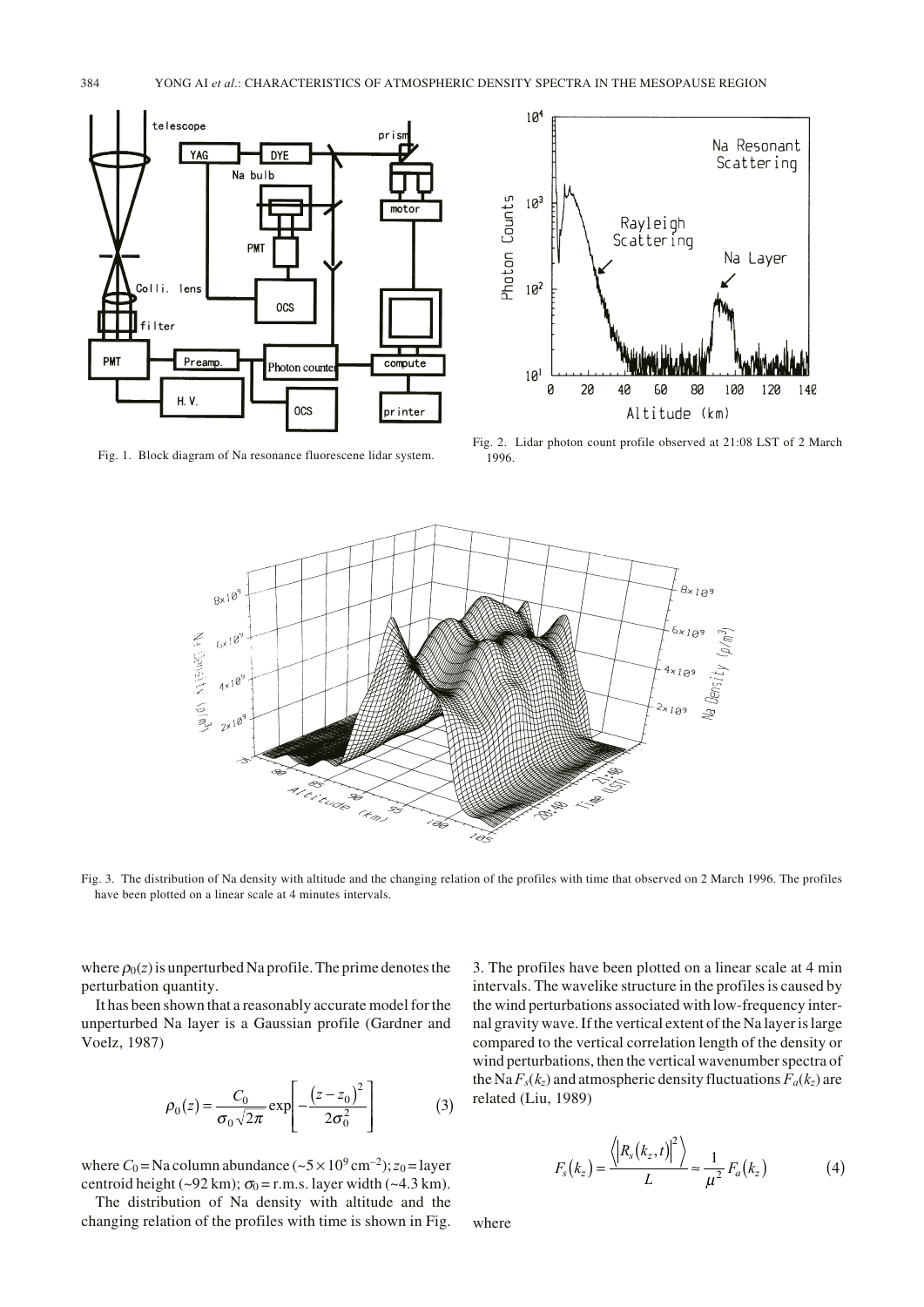

Fig. 4. Vertical wavenumber power spectra of the atmospheric density perturbation associated with internal gravity waves in the mesopause region. The spectra were inferred from Na lidar data collected at Wuhan on 1 (a), 2 (b), and 3 (c) March 1996. The straight lines are linear regression fits to the spectra for 1 to 10 km wavelength. The saturated power spectral density model is also plotted in the figure.

$$
\mu^{2} = \frac{(\gamma - 1)^{2}}{\left[1 + \left(\gamma H L / \sigma_{0}^{2}\right)^{2} / 12\right]}
$$
(5)

and  $R_s(k_z, t)$  is the Fourier transforms of  $r_s(z, t)$ 

$$
R_s(k_z,t) = \int_{z_0 - L/2}^{z_0 + L/2} r_s(z,t) e^{ik_z z} dz.
$$
 (6)

In Eq. (5),  $\sigma_0$  = r.m.s. thickness of the unperturbed Na layer ( $\approx$ 4.3 km),  $z_0$  = centroid height of the unperturbed Na layer (~92 km),  $H =$  atmospheric scale height (~6 km),  $\gamma =$ ratio of specific heats (1.4).

Although Rayleigh and Na lidar measure density, the gravity wave polarization and dispersion relation can be used to relate the mean-square atmospheric density perturbations and density power spectra  $F_a(k_z)$  to the mean-square horizontal wind perturbations  $\langle u^2 \rangle$  and horizontal wind power spectra *Fu*(*kz*) (Liu, 1989).

$$
\langle u^2(z,t) \rangle \approx \left(\frac{g}{N}\right)^2 \left\langle \left(\frac{\rho'}{\overline{\rho}_a}\right)^2 \right\rangle \tag{7}
$$

$$
F_u(k_z) \approx \left(\frac{g}{N}\right)^2 F_a(k_z)
$$
 (8)

where *N* is buoyancy frequency, here we take *N* value of 2π/ (300 s).

The vertical wave number spectra for 1, 2 and 3 March 1996, averaged over the respective observation periods and for the altitude range from 84 km to 99 km, are plotted in Fig. 4. The photon noise floors have been subtracted and the power law fits over the wave number range  $m = 2\pi/(10 \text{ km})$ to  $2\pi/(1 \text{ km})$  are also plotted on each spectra. For reference the saturated power spectral density  $F_s(m) = N^2/(6 \text{ m}^3)$ predicted by linear instability theory also plotted in Fig. 4.

## **4. Discussion**

The slopes of the vertical wave number spectra in the mesopause varied from  $-2.17$  to  $-2.65$ , the mean slope is  $-$ 2.38. The magnitudes in this paper at  $m = 2\pi/(4 \text{ km})$  varied from  $3.74 \times 10^5$  (m<sup>2</sup>/s<sup>2</sup>)/(cyc/m) to  $2.05 \times 10^6$  (m<sup>2</sup>/s<sup>2</sup>)/(cyc/ m). Senft and Gardner (1991) reported their observations that the *m*-spectra shapes were highly variable at Urbana. The slopes varied from  $-2.20$  to  $-3.55$  with an annual mean of  $-2.90$  and the spectral magnitude at  $m = 2\pi/(4 \text{ km})$  varied by more than a factor of 10 throughout the year with maximum values in summer and an annual mean of  $4.4 \times 10^5$  $(m<sup>2</sup>/s<sup>2</sup>)/(cyc/m)$ . Beatty *et al.* (1992) reported a mean of – 2.98 and  $2.9 \times 10^5$  (m<sup>2</sup>/s<sup>2</sup>)/(cyc/m), respectively, for the mean slope and magnitude for all of the Arecibo data.

Because the lidar observation period each day was only lasted about 2.4 hours, so the contents of long period wave (*T* > 2.4 hours) could not be received by our lidar. In addition the atmospheric density spectra averaged for the altitude range only from 84 to 99 km, the contents of long vertical